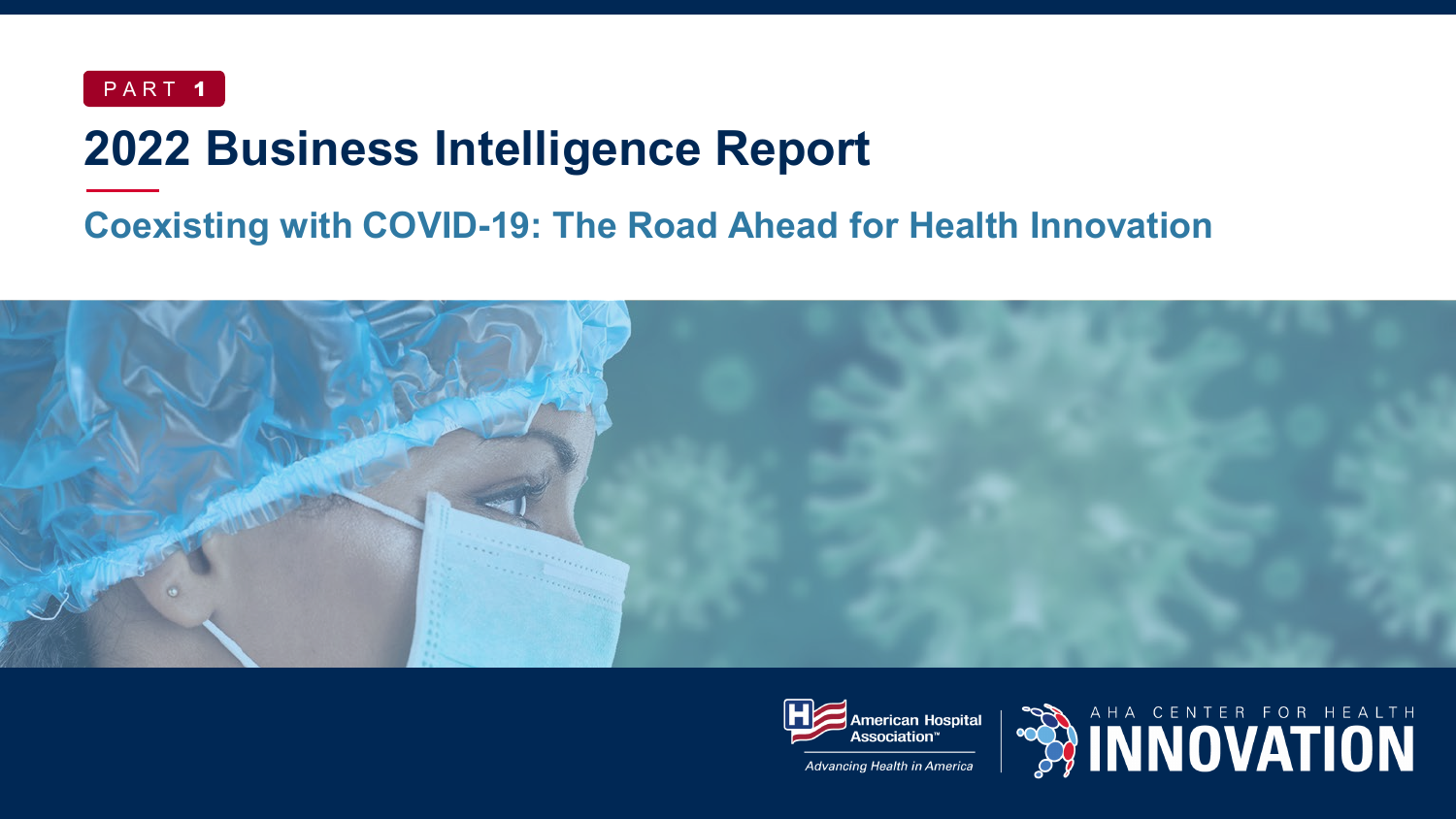#### **Executive Summary**

With another year of pandemic experience behind them, hospitals and health systems are innovating as never before. The demonstrated ability of care providers to consider new ideas, try new methods and remain nimble bodes well for the near and long term as business models continue to undergo rapid change. At the same time, the field continues to suffer financially — from rising costs, workforce fatigue and turnover.

As providers chart the best course for 2022 and beyond, they are focused on easing administrative and other burdens for clinicians, enhancing the patient experience, delivering more care in alternate settings and leveraging artificial intelligence, virtual care platforms and other digital tools to bring care further into the community and, in many cases, directly into patients' homes. In addition, expanding access to behavioral health services and improving health equity have become critical focus areas for 2022 and beyond. Use the information in this report as you prepare for engaging hospitals and health systems.



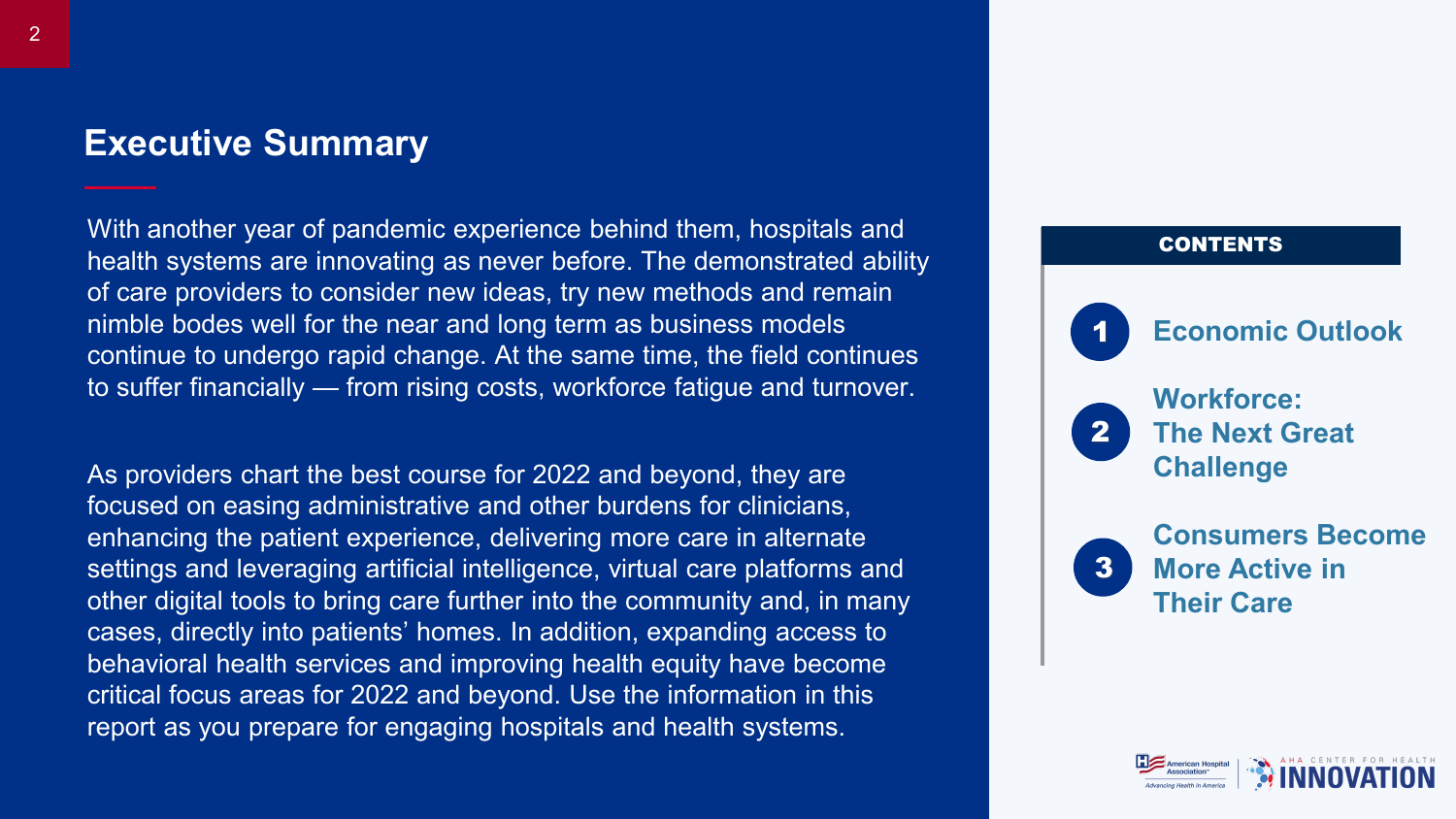

Financial Recovery Delayed as Variant Forms of COVID-19 Emerge

1

3

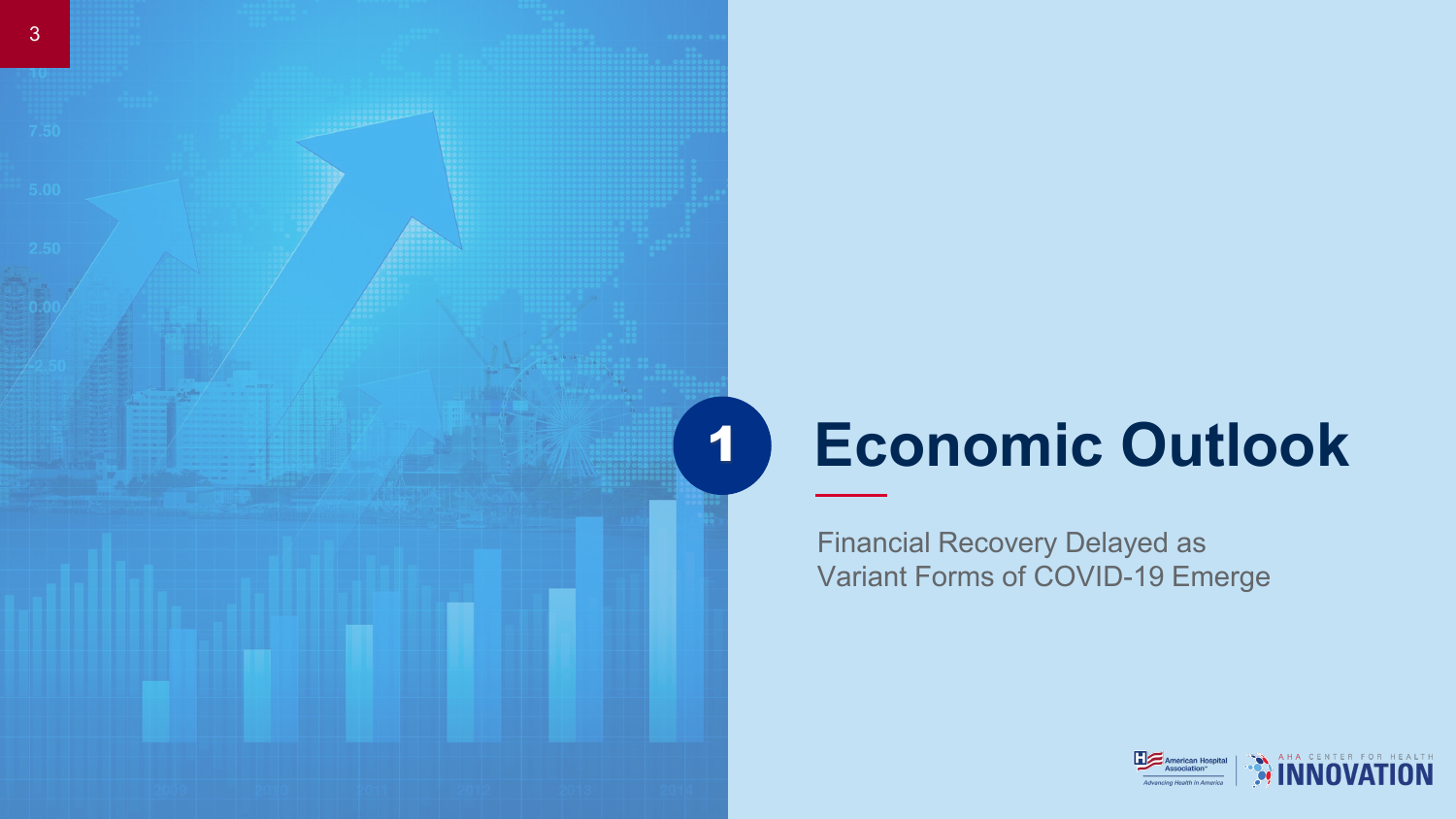#### INSIGHT

### **Economic Recovery Stalls**

**Significant financial instability will continue as hospitals see more high-acuity patients, rising expenses and fewer outpatient visits. This will put downward pressure on expenses and spur tighter integration with suppliers who demonstrate high value.**

#### **Financial Pressures Mount as Virus Mutates**

- **Hospitals nationwide are expected to lose an estimated \$54 billion in net income during 2021**, even after accounting for federal Coronavirus Aid, Relief and Economic Security Act funding.
- **More than 1/3 of U.S. hospitals were expected to have a negative operating margin** through the end of 2021.
- Total expense per adjusted discharge was **up 12.9% year over year** through September 2021.

Source: "Financial Effects of COVID-19: Hospital Outlook for the Remainder of 2021," Kaufman, Hall & Associates LLC, September 2021

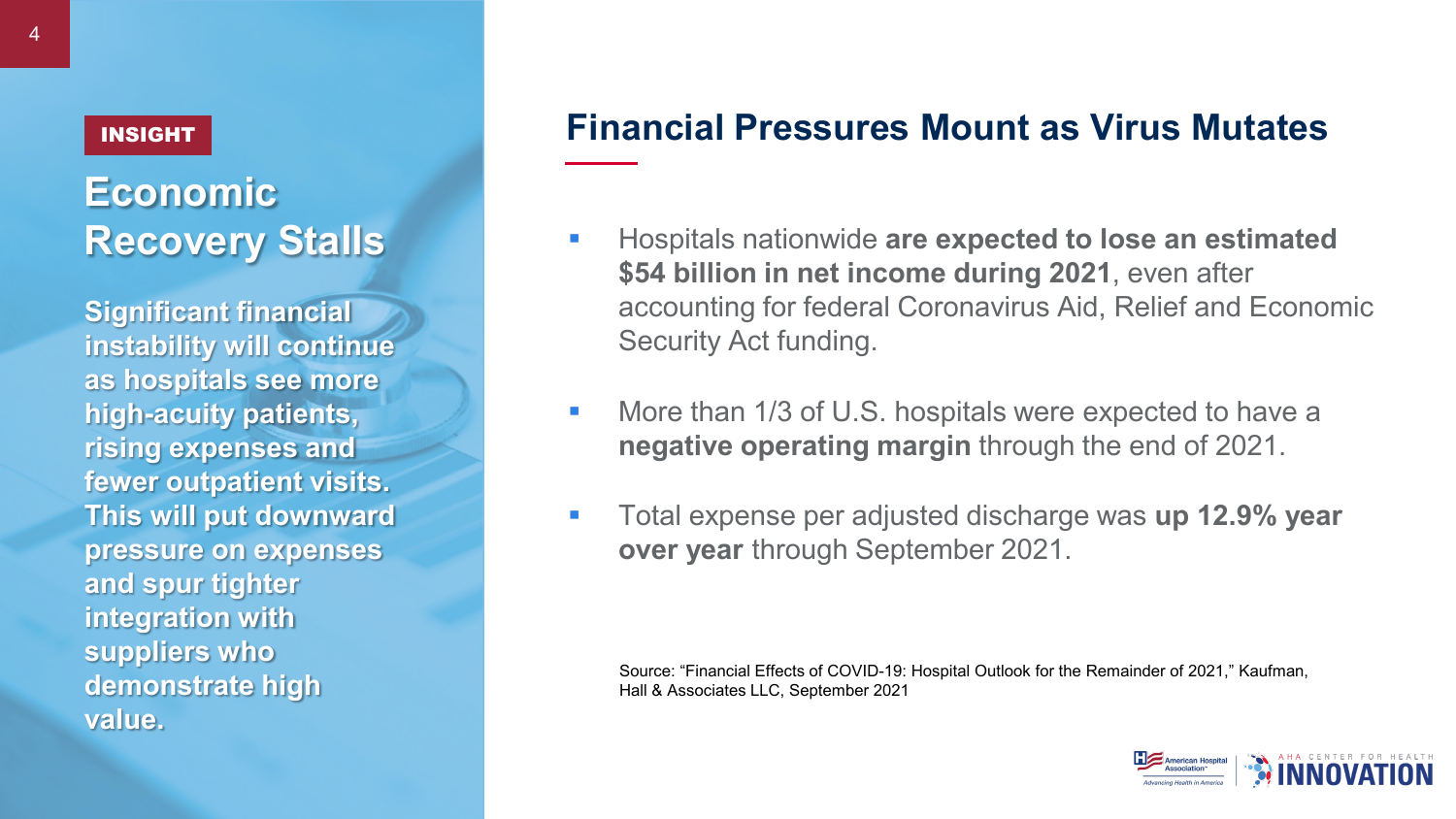

### Would you like to continue reading the full report and access more insights like these?

**Become An AHA Associate**